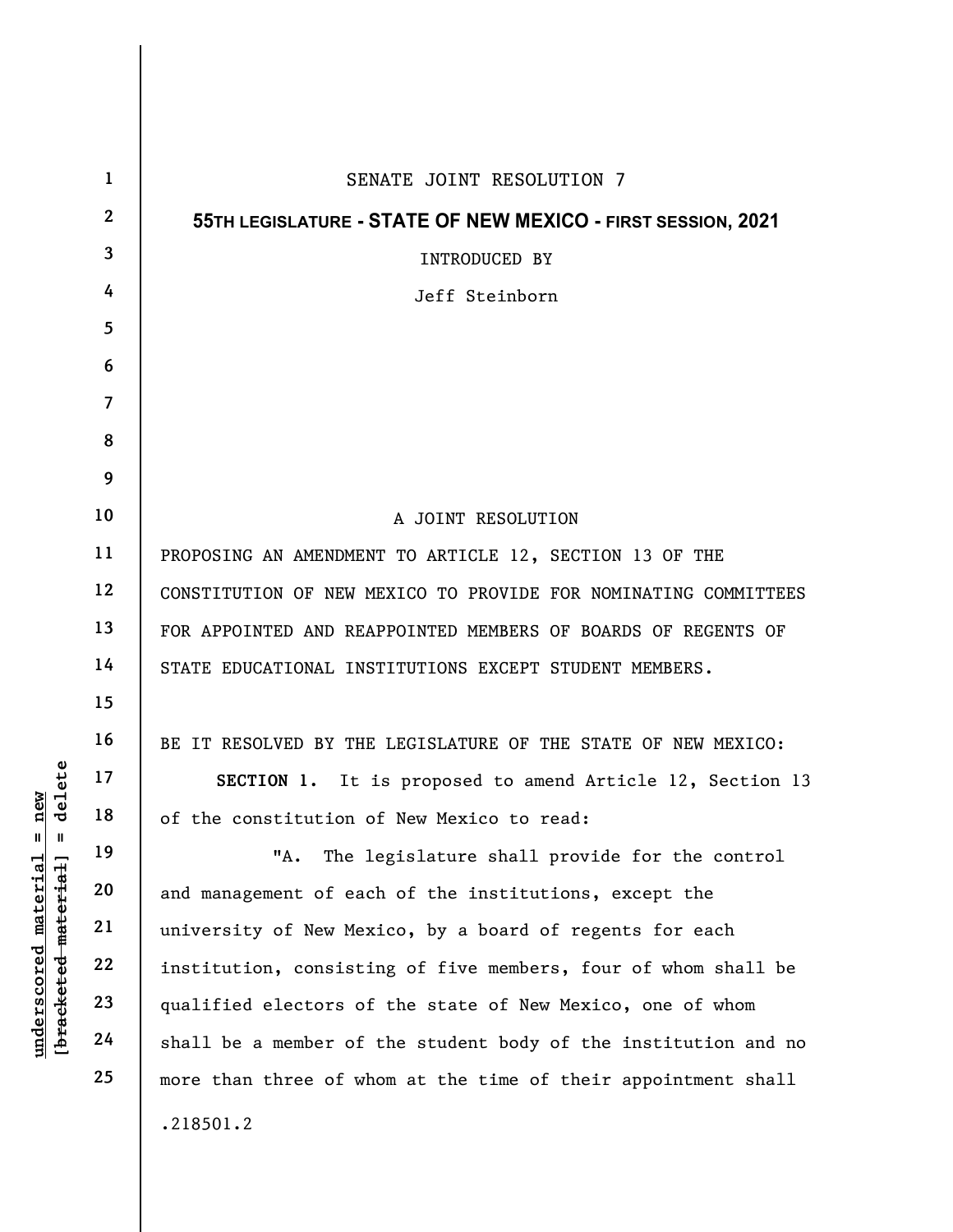be members of the same political party; provided, however, that the student body member provision in this subsection shall not apply to the New Mexico school for the deaf, the New Mexico military institute or the New Mexico school for the blind and visually impaired, and for each of those three institutions all five members of the board of regents shall be qualified electors of the state of New Mexico.

B. The governor shall nominate from a list of at least three names provided by a nominating committee for each institution as established by law and by and with the consent of the senate shall appoint the members of each board of regents for each of the institutions. The terms of nonstudent members shall be for staggered terms of six years, and the terms of student members shall be two years.

underscored material = new [bracketed material] = delete C. The governor shall select, with the advice and consent of the senate, a student member from a list provided by the president of the institution. In making the list, the president of the institution shall give due consideration to the recommendations of the student body president of the institution. [Following the approval by the voters of this 2014 amendment and upon the first vacancy of a position on the northern New Mexico state school board of regents, the governor shall nominate and by and with the consent of the senate shall appoint a student member to serve a two-year term.]

> D. The legislature shall provide for the control .218501.2  $- 2 -$

25

1

2

3

4

5

6

7

8

9

10

11

12

13

14

15

16

17

18

19

20

21

22

23

24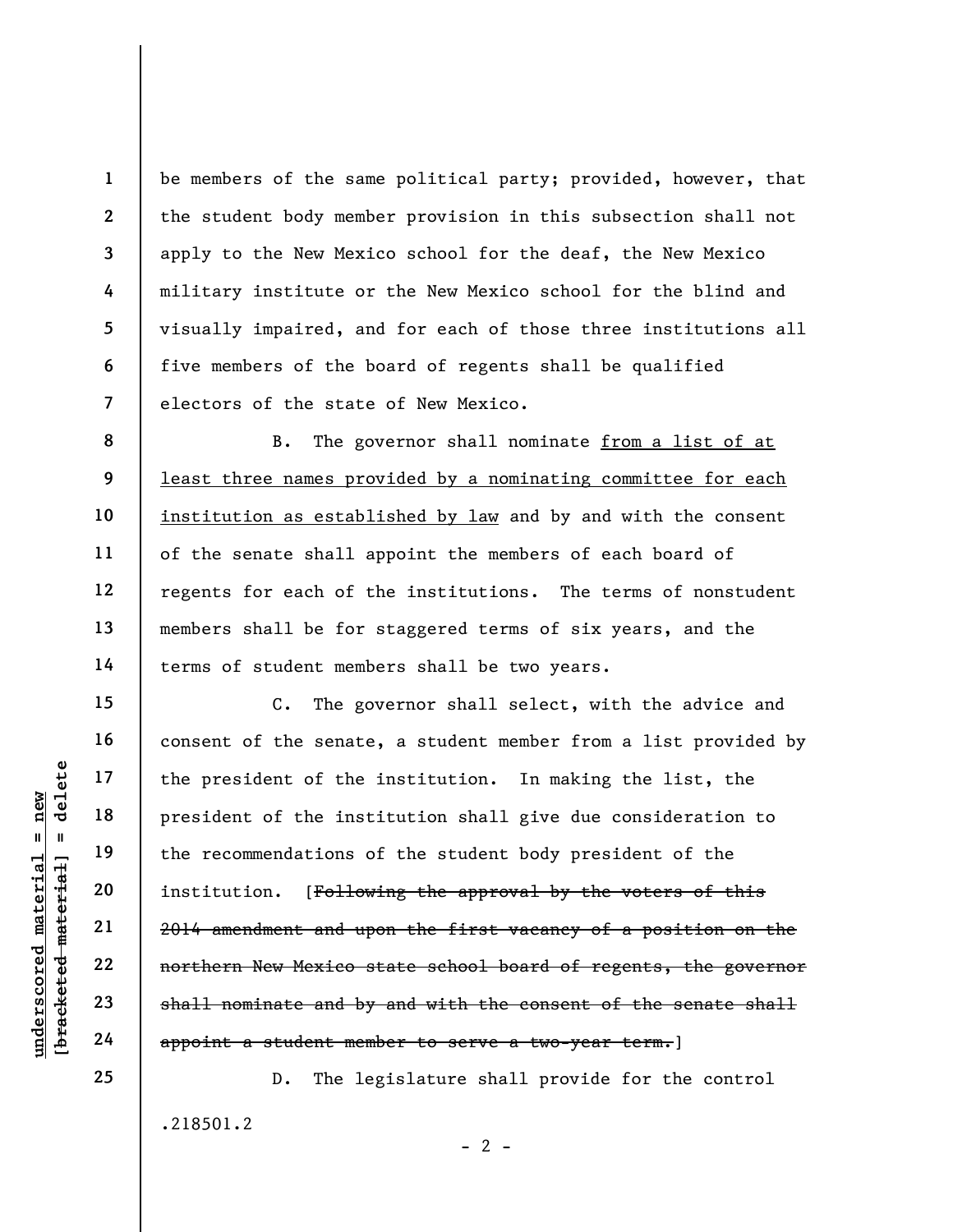understanden material endeavons of New Mex and the University of New Mex 22<br>
university of New Mex 22<br>
university of New Mex the university of New Mex 22<br>
university of New Mex the university of New Mex the necommendations 1 2 3 4 5 6 7 8 9 10 11 12 13 14 15 16 17 18 19 20 21 22 23 and management of the university of New Mexico by a board of regents consisting of seven members, six of whom shall be qualified electors of the state of New Mexico, one of whom shall be a member of the student body of the university of New Mexico and no more than four of whom at the time of their appointment shall be members of the same political party. The governor shall nominate from a list of at least three names provided by a nominating committee established by law and by and with the consent of the senate shall appoint the members of the board of regents. [The present five members shall serve out their present terms. The two additional members shall be appointed in 1987 for terms of six years. Following the approval by the voters of this amendment and upon the first vacancy of a position held by a nonstudent member on the university of New Mexico's board of regents, the governor shall nominate and by and with the consent of the senate shall appoint a student member to serve a two-year term] The governor shall select, with the advice and consent of the senate, a student member from a list provided by the president of the university of New Mexico. In making the list, the president of the university of New Mexico shall give due consideration to the recommendations of the student body president of the university.

E. Members of the board shall not be removed except for incompetence, neglect of duty or malfeasance in office. .218501.2

24

25

 $-3 -$